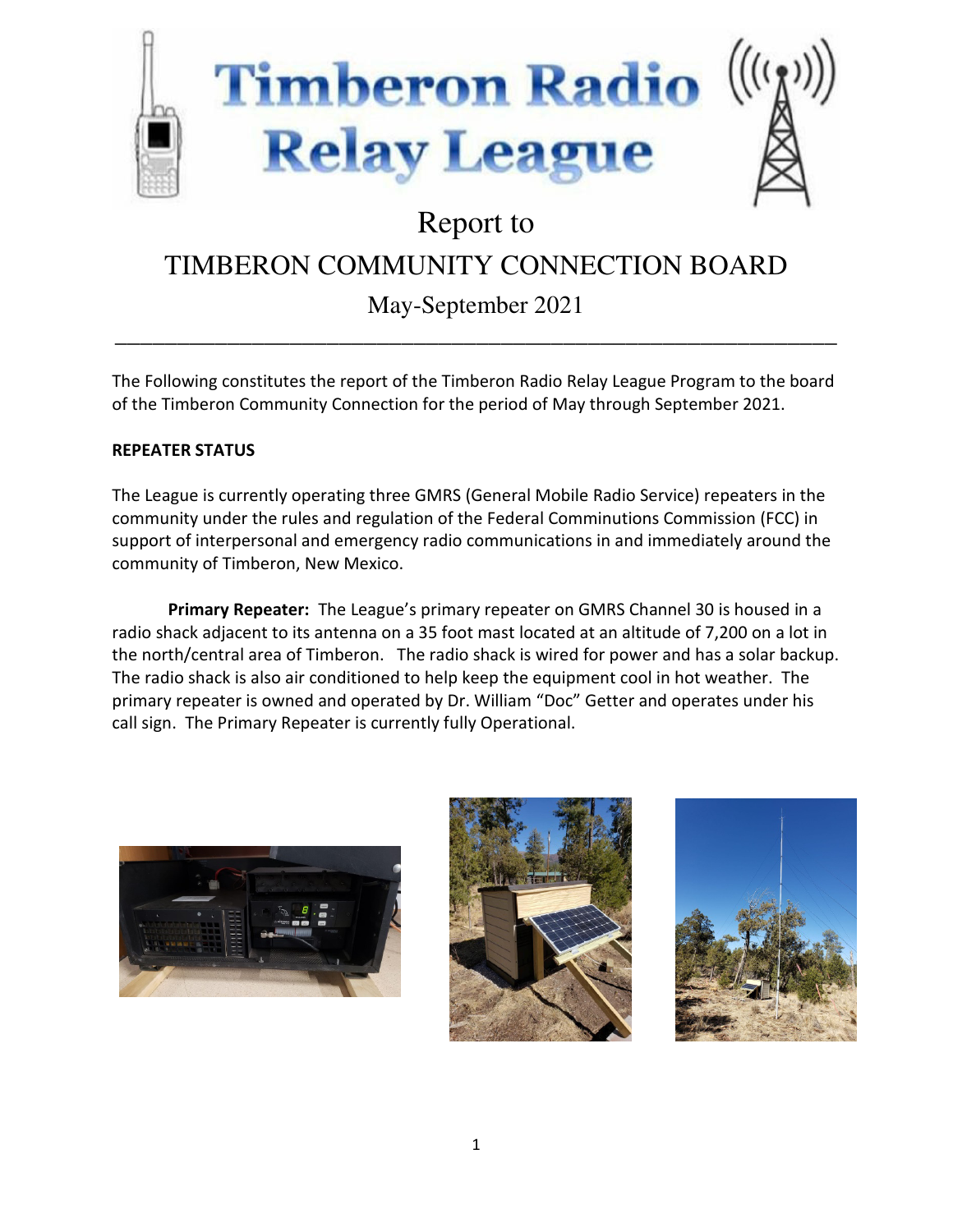**Mobile Backup Repeater:** The League also maintains and operates a mobile "hot" backup repeater. This repeater is tuned to GMRS Channel 23 unless pressed into service to replace the primary repeater. It is located on a lot on the southwest side of Timberon. It is housed in a converted construction light cart. The repeater is powered by a series of solar panels but also has an onboard generator if needed. The antenna is mounted on a 20 foot retractable mast. The entire assembly can be stowed and towed for over-the-road transport. The Backup repeater and enclosure is owned and operated by Larry Cochran. The Backup Repeater is currently fully operational.

**Cold Backup Repeater:** In addition to the Primary and Mobile Backup Repeaters, the League maintains a "Cold Backup" Repeater and a backup mast and antenna in a metal building in the northcentral area of Timberon not far from the Primary Repeater. The Cold Backup Repeater is left disconnected from both power and its antenna feed line in case of power surges or lightning strikes effecting either the Primary or Mobile Repeaters.

#### **TIMBERON COMMUNITY/EMERGENCY HANDHELD RADIOS**

The League continues to purchase, program and then make available to the public (at cost) handheld walkie talkie radios for use with the repeaters and to monitor emergency scanner channels serving the Timberon area. This provides a personal and emergency communications alternative to residents and visitors since there is no cellular service in the community. During the period of this report, the League placed an additional 113 radios with the public- bringing the total number of radios placed since the beginning of the project to 363.

#### **COMMUNITY OUTREACH**

In addition to maintaining the Timberon Radio Relay League Facebook Group, the League held an On-Air question and answer meeting on August  $14<sup>th</sup>$ . The session was also simulcast as a live stream on the League's Facebook page. Participants could ask questions over the air through the League's primary repeater or post questions/comments on the Facebook page.

The topics covered included:

- Welcome
- What is the Timberon Radio Relay League & how do I join?
- What is the General Mobile Radio Service (GMRS)?
- What is the Family Radio Service (FRS)?
- How does a GMRS Repeater Work?
- Does Timberon have a GMRS Repeater(s)?
	- o Primary (Channel 30 or 31)